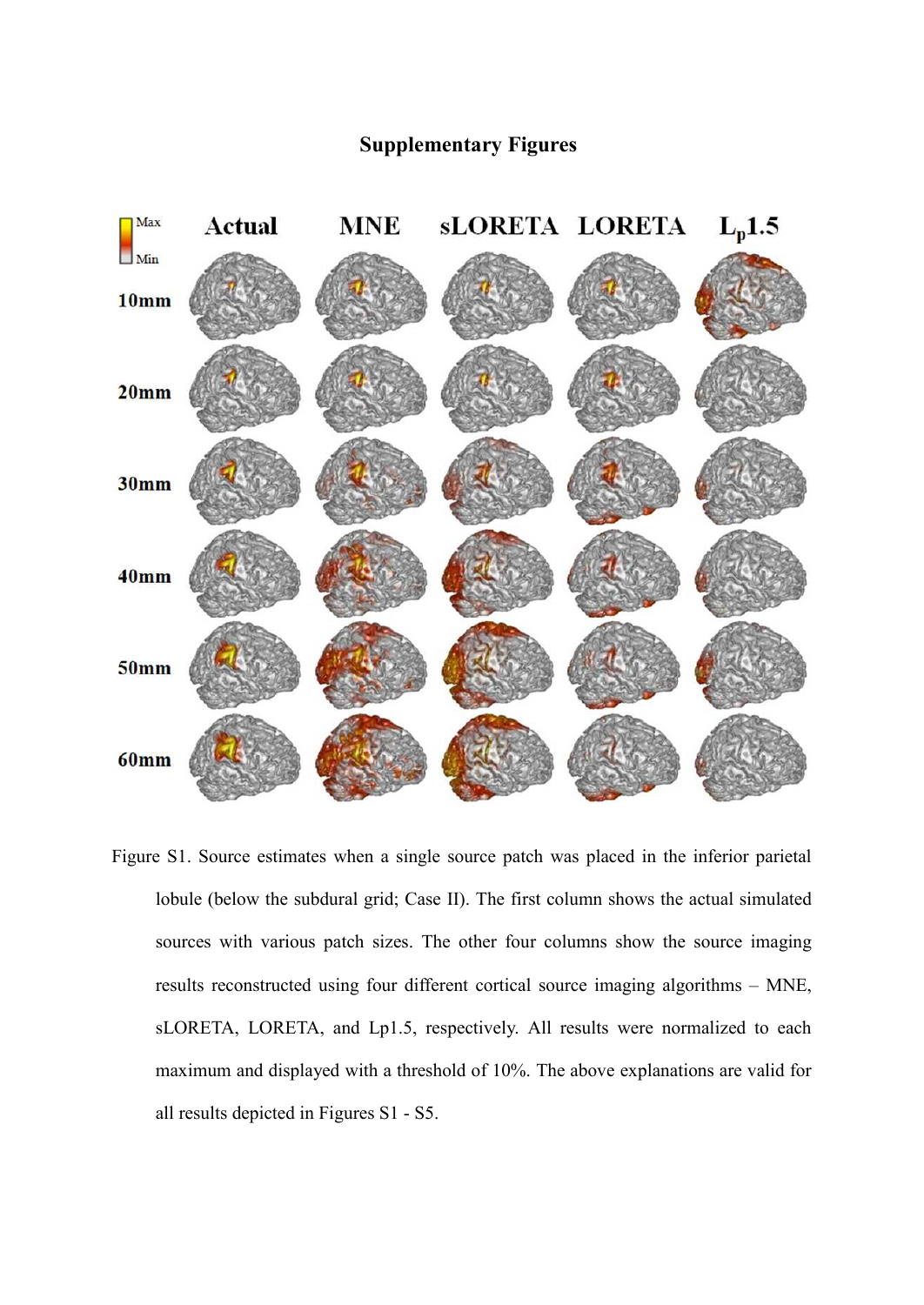

Figure S2. Source estimates when a single source patch was placed in the inferior temporal gyrus (below the subdural grid; Case III). Please refer to the caption of Figure S1.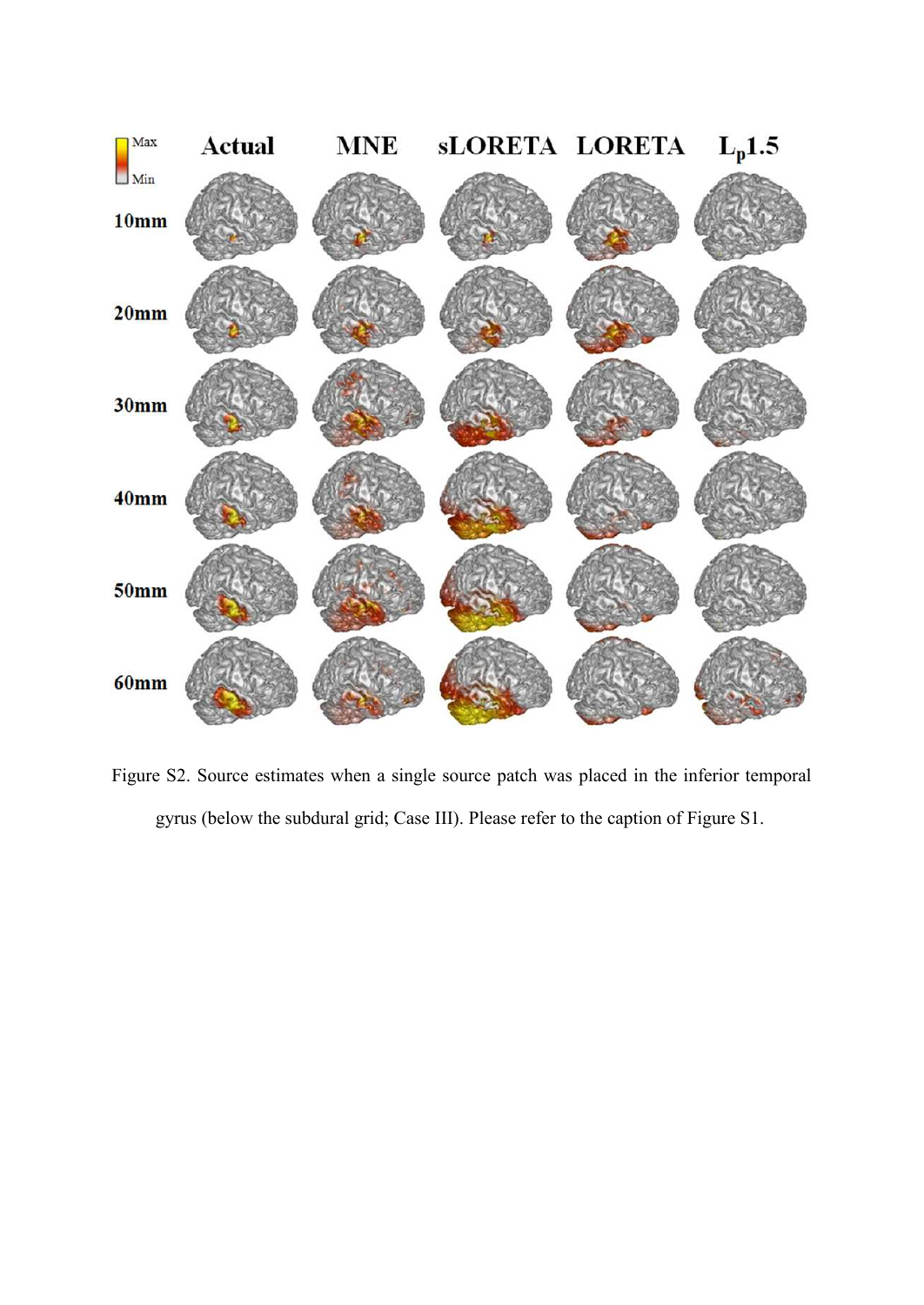

Figure S3. Source estimates when two source patches were placed at source locations 2 and 3 (both below the grid; Case VII). Please refer to the caption of Figure S1.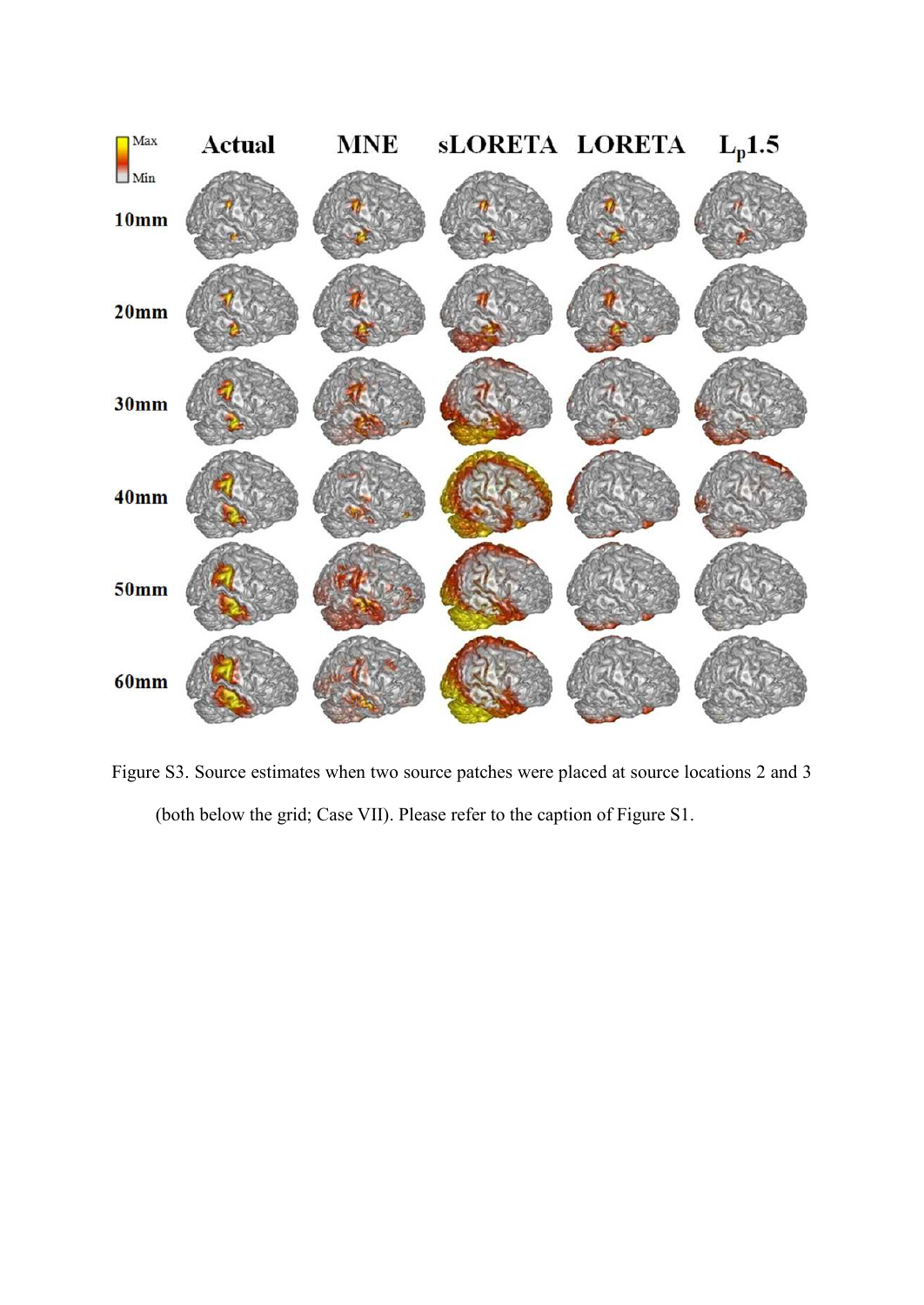

Figure S4. Source estimates when two source patches were placed at source locations 1 and 3 (both below the grid; Case VIII). Please refer to the caption of Figure S1.